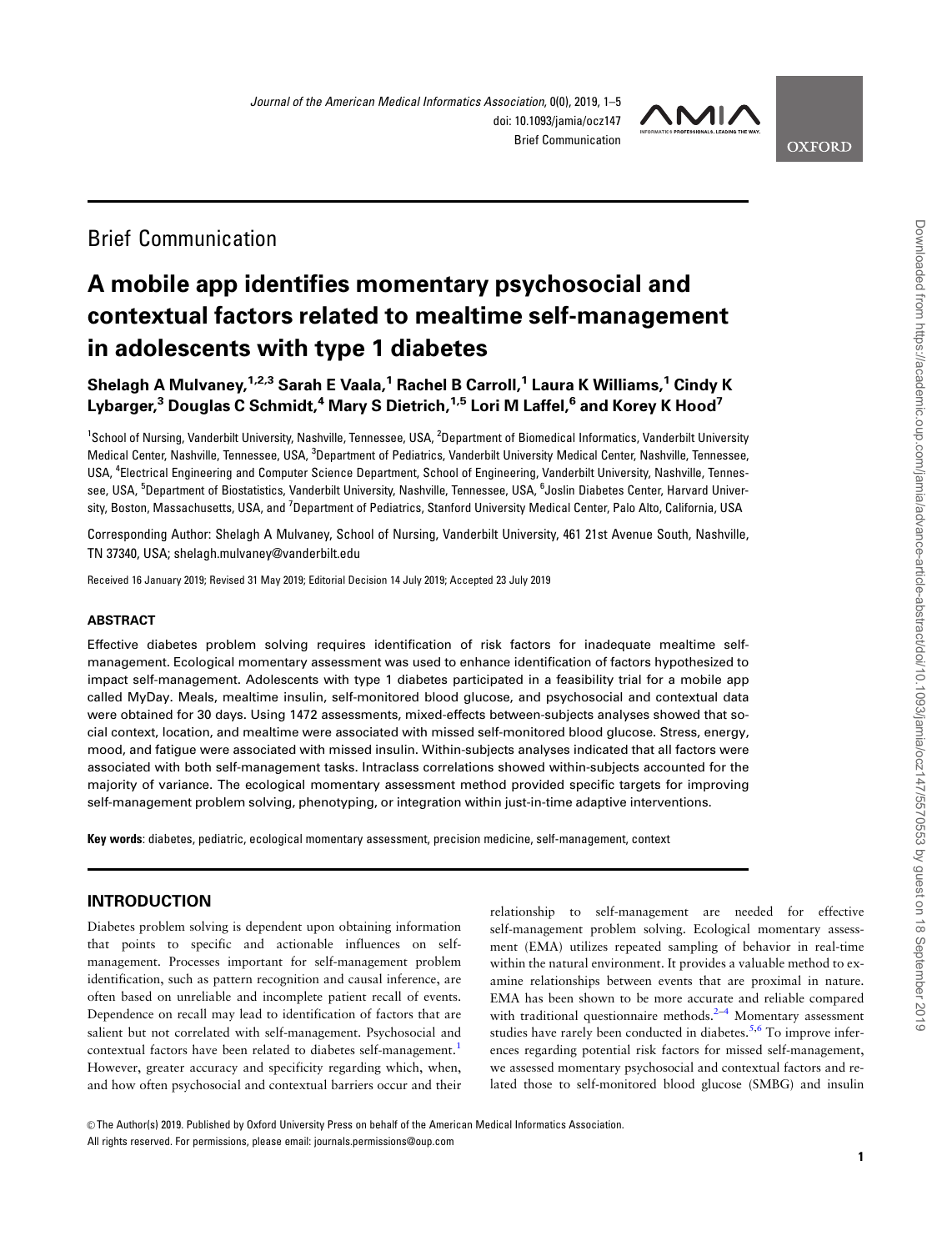administration in adolescents with type 1 diabetes. The MyDay mobile app development process, feasibility, and engagement patterns have been reported previously.<sup>7,8</sup>

#### MATERIALS AND METHODS

Inclusion criteria in the mobile app study included patients 1) treated in the Vanderbilt Eskind Pediatric Diabetes Clinic over 12 years of age, 2) diagnosed with type 1 diabetes for at least 6 months, 3) able to speak and read English, 4) in possession of an Android or iOS smartphone, and 5) who were willing to use a Bluetooth blood glucose meter for 1 month. Recruitment occurred via clinic flyers and clinician referral. Parent consent and adolescent assent were obtained before research procedures commenced. Momentary data were collected using a mobile application for iOS/Android called MyDay.

The dependent variables in this study were missed mealtime blood glucose monitoring  $(1 =$  missed,  $0 =$  completed) and missed mealtime insulin administration  $(1 =$  missed,  $0 =$  completed). Momentary psychosocial and contextual factors were assessed at each self-reported mealtime and included stress, energy, mood, location, people, and situational barriers. Stress, energy, and mood were assessed using a "slider" interface and could range from 0 to 100 in value. Stress and energy had high (value  $= 100$ ) and low (value  $= 0$ ) and mood had bad (value =  $100$ ) and good (value = 0) labels as anchors for the sliders. Options for locations included home, school, friend's house, work, restaurant, on the road, and other. Multiple responses could be selected for who the adolescent was with at the mealtime ("people") and included the options of no one, parent(s), sibling(s), close friends, casual friends, strangers, and boyfriend or girlfriend, or other. Participants could select (yes/no) multiple contextual barriers associated with mealtime self-management behaviors: rushing, with people, hungry, busy, having fun, tired, without supplies, meter or pump issues, and nothing. Participants selected either breakfast, lunch, or dinner for the assessment. Snacks were not assessed. Data could be entered up until midnight of that day. The time gap between reported mealtime and momentary assessment data submission varied by meal but was consistently within 1 hour, except for lunchtime, which was delayed approximately 2 hours due to school attendance.<sup>7</sup> Bluetooth iHealth meters were used to passively obtain SMBG frequency and self-report was used for insulin administration.

Mixed-effects logit models were used to assess the associations of the momentary variables with mealtime self-management behaviors. The most prevalent responses for momentary question options were analyzed and defined as responses endorsed by at least 10% of the sample. Analyses were conducted via the maximum likelihood adaptive Gauss-Hermite quadrature estimation and logit-link function as implemented in the STATA "xmelogit" procedure (version 14; StataCorp, College Station, TX). Exponentiation of the fixed estimates resulted in the between-subjects odds ratios controlling for within-subjects autocorrelation. Within-subjects random effects odds ratios were also calculated. Analyses provide the likelihood of a missed self-management task in the presence of a risk factor relative to the likelihood without that factor. Breakfast served as the referent for mealtime and home was the referent for the location factor. With the exception of location and mealtimes, each of the momentary factor categories were dichotomous (eg, family yes/no, rushing, yes/no) resulting in a single between-subjects and respective within-subjects odds ratio. However, location and mealtime had mutually exclusive categories. Given that a single individual can only have one location or mealtime (of the 3 mutually exclusive

categories) for a specific momentary assessment, only a single pooled within-subjects odds ratio could be calculated for those 2 factors. Intraclass correlations were calculated to quantify withinsubjects variability in self-management behaviors.

#### RESULTS

One participant from the pilot study was not included in the current analyses as there was no data available after week 1. The sample  $(n = 30)$  was on average 15.40  $\pm$  1.52 years of age, 53% were girls, and 90% were non-Hispanic white. Duration of diabetes was on average  $5.96 \pm 4.41$  years,  $73\%$  used an insulin pump,  $13\%$  used continuous glucose monitoring, and the mean hemoglobin A1c was  $8.0 \pm 1.16\%$ .

Of the 1472 mealtime assessments with reported meals, there were  $4\%$  (n = 57) self-reported missed insulin boluses (median 2.26) and  $28.0\%$  (n = 412) missed SMBG (median 38.19) from the Bluetooth meter. Average levels of momentary factors were as follows: stress (mean  $25.23 \pm 11.81$ ; median 24.20 [range, 0-100]), energy (mean 46.81  $\pm$  13.63; median 44.85 [range, 0-100]), and mood (mean 68.88  $±$  16.24; median 72.01 [range, 0-100]). Locations reported most frequently at mealtimes were home (62.80%), school, (20.10%), and restaurant (10.60%). Social contexts reported most frequently were with family (60.00%), with friends (25.50%), and alone (17.50%). Situational barriers were reported for 57.41% of assessments. The most frequently reported situational barriers were fatigue (32.70%), hunger (26.27%), having fun (13.10%) and rushing (12.87%).

[Figure 1](#page-2-0) shows the between- and within-subjects odds ratios and 95% confidence intervals for associations between momentary factors and missed mealtime SMBG. The between-subjects factors "with family," "with friends," school, restaurant, and lunch and dinnertimes were related to more missed SMBG. Within-subjects random-effects odds ratios indicated that all momentary factors were significant for SMBG. [Figure 2](#page-3-0) shows between- and withinsubjects odds ratios and 95% confidence intervals for associations between momentary factors and mealtime insulin. Stress, energy, mood, and fatigue were associated with more missed insulin. Variables with odds ratios less than 1 indicate less missed insulin. Dinnertime and having fun were associated with less missed insulin. Within-person random effects odds ratios indicated that all momentary factors were associated with more missed insulin. Intraclass correlation coefficients indicated between 63.3% and 77.8% within-person variability for SMBG and between 63.2% and 74.7% within-person variability for insulin.

#### **DISCUSSION**

The current study utilized EMA to identify psychosocial and contextual risk factors important for understanding and improving adolescent diabetes self-management. Using this in vivo method, unique temporal relationships were documented among contextual variables, subjective experiences, and critical mealtime self-management behaviors.

The results of the study should be interpreted in context of the between-subjects and within-subjects analyses. Between-subjects analyses identified associations relevant for the sample, and by inference, the population. The within-subjects analyses identified association based on the variability of individuals and the degree to which individuals within the sample varied on a given factor. The relevant between-subjects factors for missed SMBG or insulin administration were stress, energy, mood, having fun, fatigue, mealtime, social influences, and location. In within-subjects analyses all momentary factors were associ-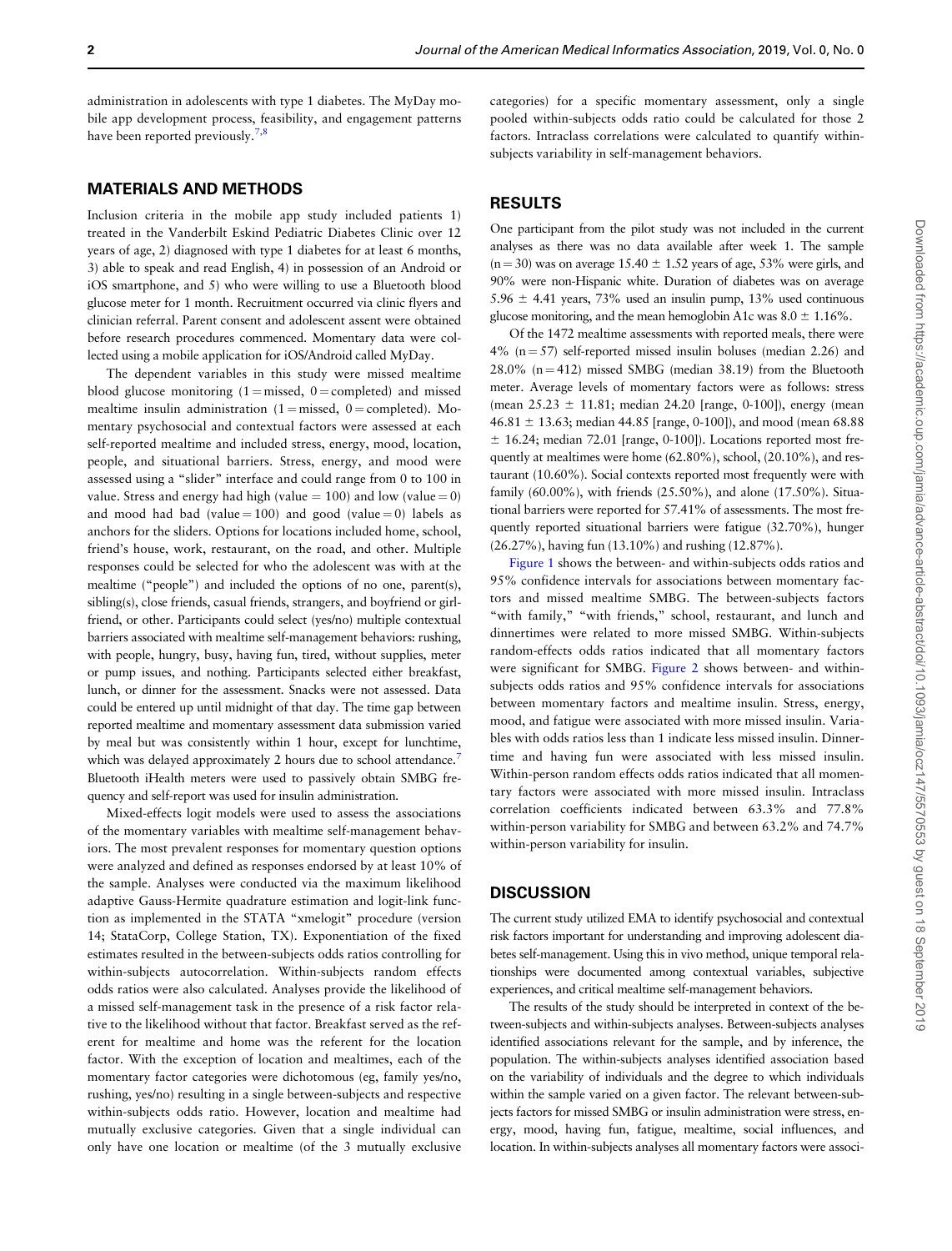<span id="page-2-0"></span>

Figure 1. (A) Between- and (B) within-subjects associations of momentary factors with missed mealtime self-monitored blood glucose. CI: confidence interval.

ated with both SMBG and insulin. Additionally, based on intraclass correlations, it appears that the relative majority of variability in selfmanagement was due to within-subjects. The within-subjects results underscore the need to study individual-level patterns of risk factors to inform precision behavioral interventions and clinical practice.

The momentary factors included in this study were selected based on their documented associations with self-management using traditional assessment methods or hypotheses regarding potential impact. Previous research has largely documented self-management barriers based on retrospective patient perceptions of influences and used questionnaires that aggregate multiple self-management behaviors.<sup>9-11</sup> EMA allowed the aggregation and quantification of specific instances when the actual presence of a risk factor negatively impacted a specific self-management behavior. For example, previous research has shown that adolescents perceive peers can have a negative influence on their self-management $11,12$  $11,12$ ; here, between-subjects results indicated that being in the presence of friends was associated with  $2\times$  greater chance of missing a blood glucose check compared with being alone.

Similarly, while meals or food in general have been identified as general risk factors for problems in self-management,  $13,14$  we were able to identify that on average school and restaurants were

associated with 2 $\times$  greater risk for missed SMBG compared with being at home. In addition to enhancing our understanding of previously identified self-management risk factors, the current study identified novel risk factors. Research to date has few studies focused on protective factors related to self-management with notable exceptions focused on resilience.<sup>[15,16](#page-4-0)</sup> The between-subjects results uniquely identified dinnertime and "having fun" as protective factors related to insulin administration, and being in the presence of family as a risk factor for missed SMBG.

While advancing our understanding of momentary influences on health behavior and providing novel targets for intervention, the current study has limitations. The ultimate goal for research and clinical practice is to obtain accurate and actionable patientgenerated data using the most feasible and objective methods. EMA typically depends on self-report of experiences and response burden is a valid concern regarding feasibility for clinical use. While mobile location services provide valuable geographic data and will be used in this system moving forward, objective passive data streams are not currently available for many experiences or behaviors such as mood, persons present, or nutritional intake. Current interest in wearable devices and personal health tracking will facilitate the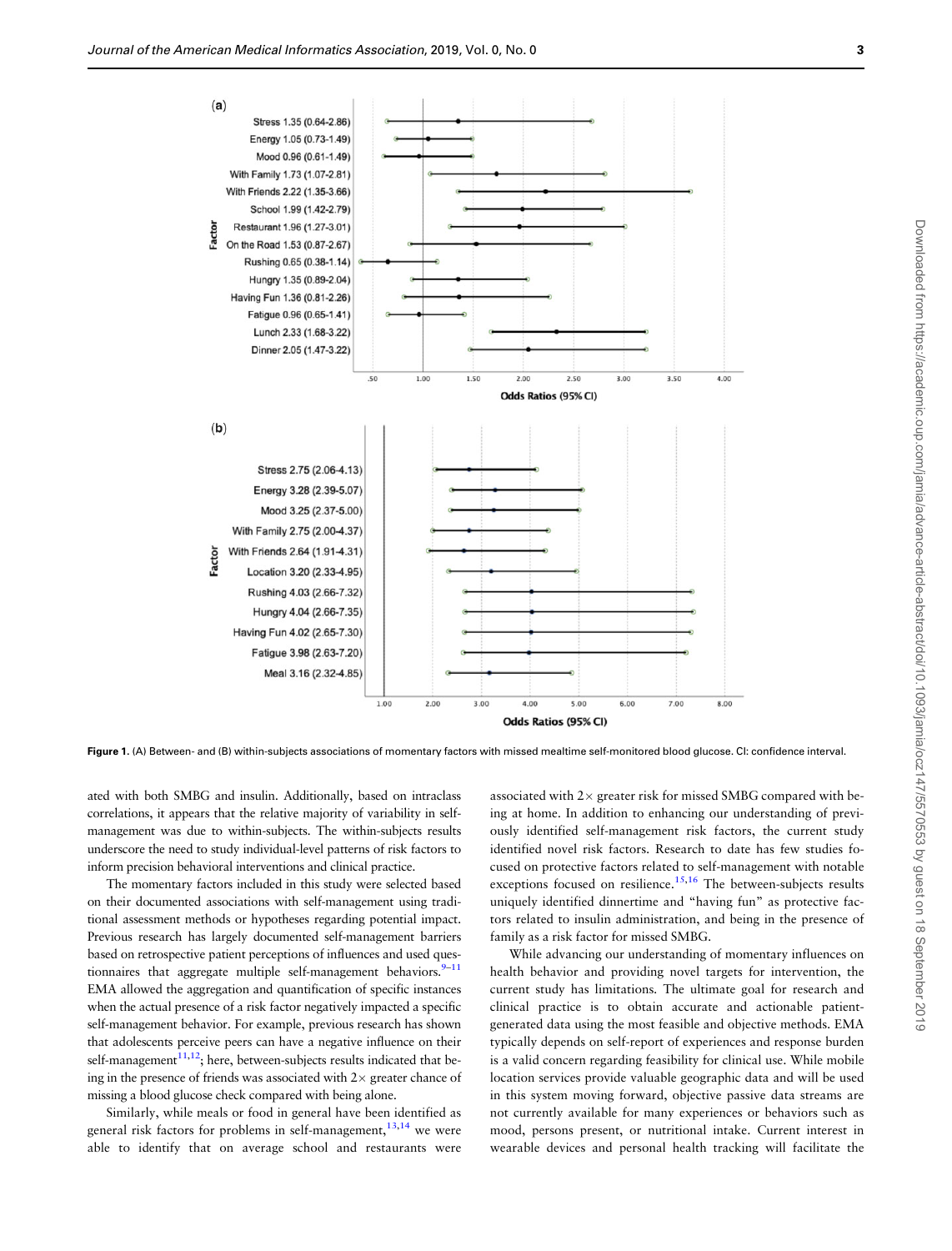<span id="page-3-0"></span>

Figure 2. (A) Between- and (B) within-subjects associations of momentary factors with missed mealtime insulin. CI: confidence interval.

integration of patient-generated data into health care.<sup>[17,18](#page-4-0)</sup> Ideally, both passive sensor data and self-report EMA should be integrated to maximize behavioral and clinical insights.

Although both SMBG and insulin administration are both important for mealtime self-management, results identify unique patterns of momentary factors for each. We are not aware of studies that have directly compared momentary factors associated with multiple self-management behaviors within one sample. While the natures of the 2 tasks do differ, it is not clear behaviorally why these specific differences in momentary factors may exist. One possible methodological explanation is the use of Bluetooth meters for SMBG and self-report for insulin administration. Future researchers could limit sampling to individuals using insulin pumps for objective data, although this would negatively impact generalizability as approximately 50% of adolescents use insulin pumps[.19,20](#page-4-0)

The methods and results of this study have implications for integration of patient reported outcomes to tailor problem solving and clinical care, $21$  development of more specific and accurate behavioral risk profiles or phenotypes,  $22,23,24$  $22,23,24$  and integration into just-in-time adaptive interventions in diabetes.<sup>25</sup> To utilize EMA in just-in-time adaptive interventions or health care, these results will

need to be documented in a larger sample where the reliability of the associations over time may be established, feasibility enhanced, and clinical cost-benefit ratio established.

#### **CONCLUSION**

EMA provided valuable insights into the association of momentary psychosocial and contextual influences on pediatric diabetes selfmanagement. While integration with passive sensor data streams and further confirmation of the reliability and robustness of the relationships are needed, the method may be instrumental in advancing behavioral interventions and support of self-management problem solving.

#### FUNDING

This research was supported by a grant from the National Institutes of Health, Dr Mulvaney from the National Institute for Diabetes and Digestive and Kidney Diseases (DP3 DK097706) and Vanderbilt University from the National Center for Advancing Translational Sciences (UL1 TR000445).